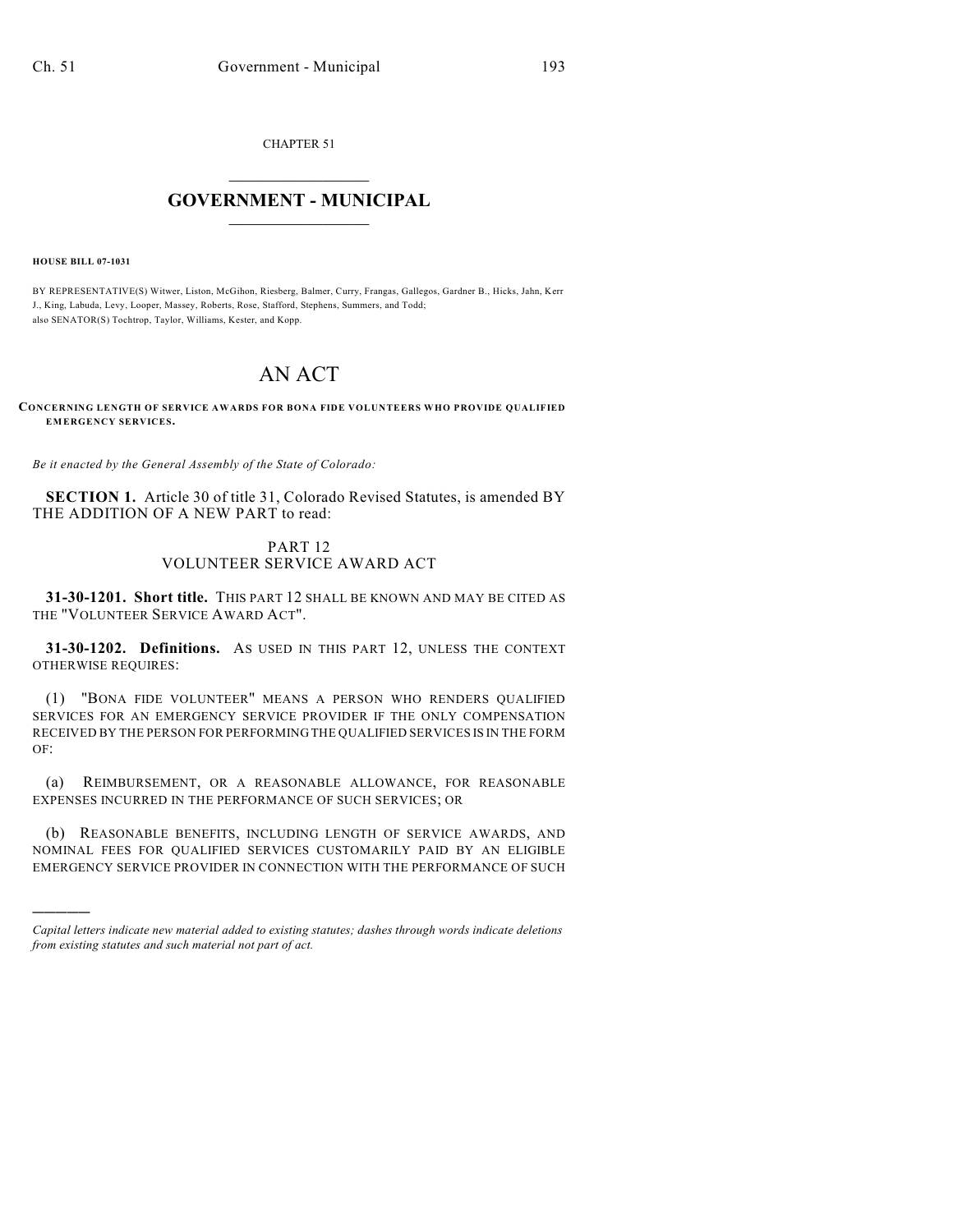SERVICES.

(2) "EMERGENCY SERVICE PROVIDER" MEANS A LOCAL GOVERNMENT OR AN AUTHORITY FORMED BY TWO OR MORE LOCAL GOVERNMENTS THAT PROVIDES ANY OF THE FOLLOWING SERVICES:

(a) FIRE FIGHTING AND PREVENTION SERVICES;

(b) EMERGENCY MEDICAL SERVICES; OR

(c) AMBULANCE SERVICES THROUGH THE USE OF VOLUNTEERS.

(3) "QUALIFIED SERVICES" MEANS FIRE FIGHTING AND PREVENTION SERVICES, EMERGENCY MEDICAL SERVICES, AND AMBULANCE SERVICES.

(4) "VOLUNTEER SERVICE AWARD" MEANS A BENEFIT BASED ON LENGTH OF SERVICE THAT A VOLUNTEER MAY LEGALLY ACCRUE PURSUANT TO CURRENT RULINGS OF THE INTERNAL REVENUE SERVICE AND THAT, WHILE INVESTED UNDER A VOLUNTEER SERVICE AWARD PLAN ADOPTED PURSUANT TO THIS PART 12, IS EXEMPT FROM FEDERAL INCOME TAXES ON BOTH THE EMERGENCY SERVICE PROVIDER'S CONTRIBUTION AND ALL INTEREST, DIVIDENDS, AND CAPITAL GAINS UNTIL THE ULTIMATE DISTRIBUTION TO THE VOLUNTEER.

**31-30-1203. Volunteer service award plan.** (1) THE GOVERNING BODY OF ANY EMERGENCY SERVICE PROVIDER MAY ADOPT AND AMEND OR PROVIDE FOR THE ADMINISTRATION AND AMENDMENT OF A VOLUNTEER SERVICE AWARD PLAN FOR BONA FIDE VOLUNTEERS.

(2) IF THE GOVERNING BODY OF THE EMERGENCY SERVICE PROVIDER CHOOSES TO ADOPT AND AMEND OR PROVIDE FOR THE ADMINISTRATION AND AMENDMENT OF A VOLUNTEER SERVICE AWARD PLAN, THE BODY SHALL ADOPT A PLAN DOCUMENT PROVIDING FOR THE ADMINISTRATION OF THE VOLUNTEER SERVICE AWARD THAT IS INTENDED TO COMPLY WITH THE PROVISIONS OF SECTION 457 (e) (11) OF THE FEDERAL "INTERNAL REVENUE CODE OF 1986", AS AMENDED. THE EMERGENCY SERVICE PROVIDER SHALL BE RESPONSIBLE FOR ENSURING THAT SUCH PLAN DOCUMENT IS IN COMPLIANCE WITH APPLICABLE LAW. PARTICIPATION BY VOLUNTEERS SHALL BE SUBJECT TO THE REQUIREMENTS AND LIMITATIONS OF SAID SECTION 457 (e) (11) AND THE APPLICABLE REGULATIONS PROMULGATED UNDER SAID SECTION 457.

(3) THE GOVERNING BODY OF THE EMERGENCY SERVICE PROVIDER THAT ADOPTS A VOLUNTEER SERVICE AWARD PROGRAM SHALL INVEST PUBLIC MONEYS HELD TO PAY SUCH AWARDS AS MAY BE ALLOWED PURSUANT TO PARTS 6 AND 7 OF ARTICLE 75 OF TITLE 24, C.R.S.

(4) THE EXISTENCE OR ENACTMENT OF ANY QUALIFIED LENGTH OF SERVICE PLAN TO RECOGNIZE VOLUNTEER SERVICE THAT IS IN EFFECT PRIOR TO THE EFFECTIVE DATE OF THIS SECTION IS HEREBY AUTHORIZED.

(5) NOTWITHSTANDING ANY PROVISION IN THIS PART 12 TO THE CONTRARY, NOTHING SHALL PRECLUDE AN EMERGENCY SERVICE PROVIDER FROM ADOPTING ANY